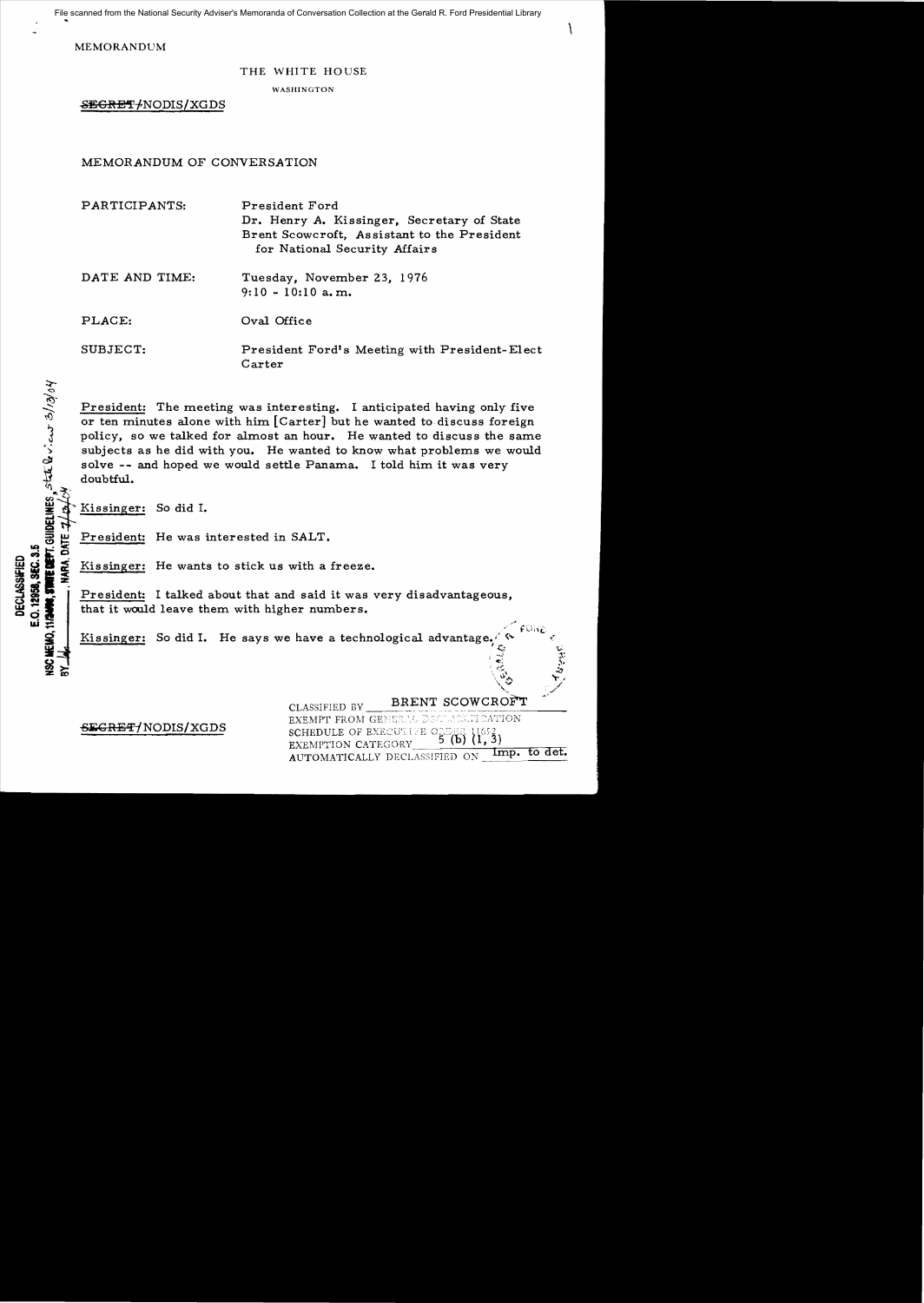# $-SEGRE T/ NODIS/XGDS$  2.

President: I told him there were verification problems on that, too.

Kissinger: It is not even necessarily true we are ahead on technology. We might have to trade cruise missiles for Backfire.

President: He didn't mention Korea.

Kissinger: I told you he mentioned Schlesinger telling him about the Koreans offering us an island and then we could withdraw. I told him that was hogwash.

President: He wanted to know about NSC operations. He asked about the British financial crisis.

Kissinger: [To Scowcroft:] Have we heard from the British?

Scowcroft: Not yet.

[Discussion of the debate with Treasury and the Fed. ]

Scowcroft: If we get to a sterling negotiation, you should talk with Treasury and Burns to make sure they follow your orders.

Kissinger: You don't want to get stuck with sinking the British. Joe Kraft had a piece on it today.

President: On meeting with the European leaders, Carter asked me a question in front of the press. They didn't report it accurately, but I had to say something.

What is going on with the CDU and CSU?

Kissinger: That really changes the political complexion in Germany. It is a power play to get rid of Kohl. It's a Reagan-like move; it's Straus<sup>t</sup>s last chance.

President: What does it do to the FDP?

Kissinger: It complicates things. If now the CDU moves a bit to the left, it could take votes from Genscher and put him below 5%.

SEGRETTNODIS/XGDS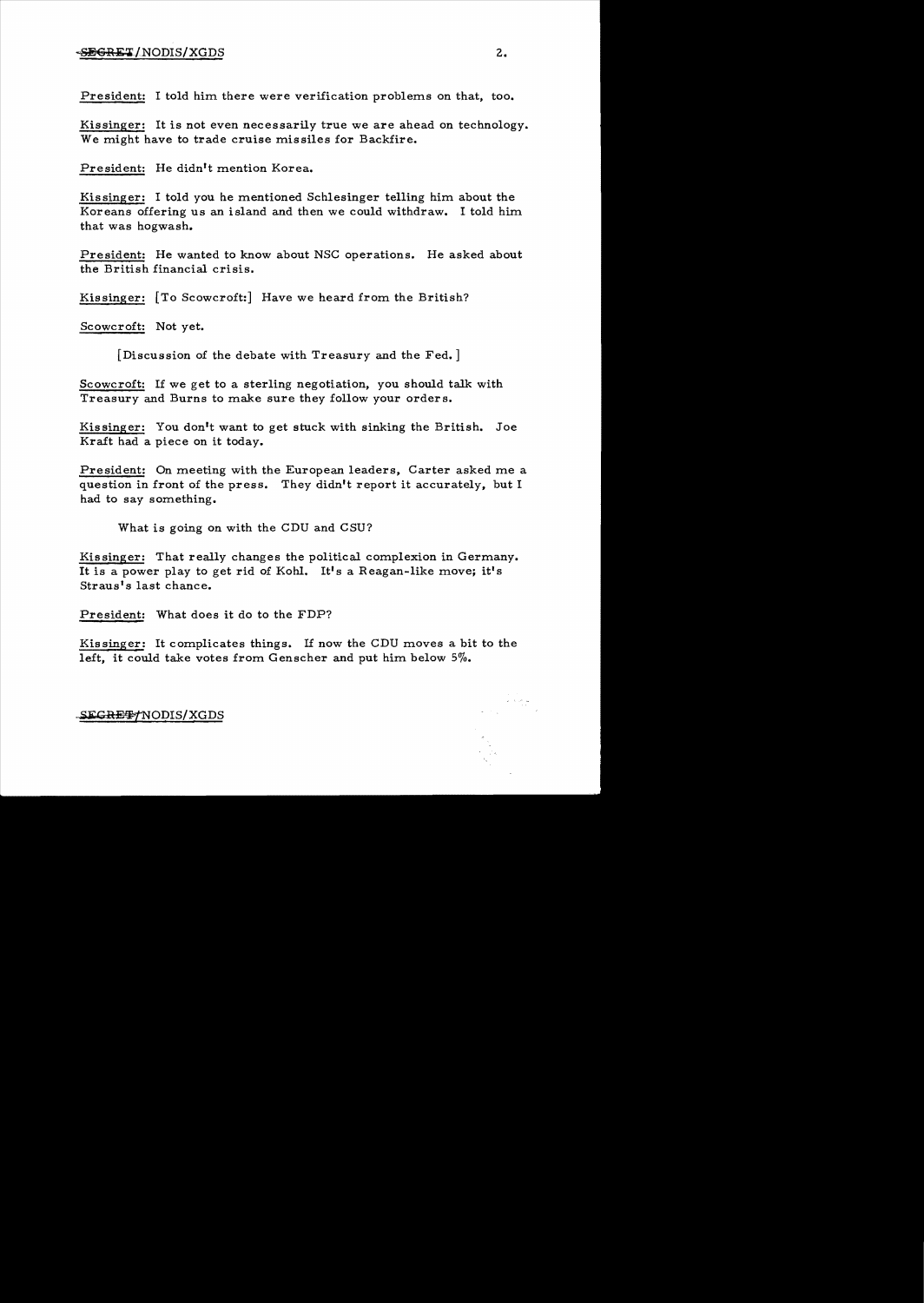## $\overline{\text{SEGRBT}}/ \text{NODIS}/ \text{XGDS}$  3.

President: After you left the meeting Friday, we discussed oil prices. Then on Saturday Arthur Burns told me he was very worried about the impact of a price increase. He thought a delegation should go there, headed by me or the Vice President. I told him I would talk to the Vice President. The Vice President mentioned the oil deal with the Shah.

Kissinger: We can't get it now. There is no shortage now. We could have gotten it last summer. It would be humilitating for you to go. You would have to come back with no price increase if you were not to be humiliated. I feel the same way though less so about the Vice President's going. If you really feel strongly, he could go. If you feel you need it but the Europeans aren't doing much, and you have no clout. I just don't think it is the thing to do.

You could call in the Ambassadors.

President: That as a minimum we should do.

Kissinger: That would be a useful thing to do.

President: Let's set that up for early next week. I want to be well prepared, with the facts on the economics, political support, etc.

Kissinger: On the economics, you have a tough agreement with the Shah. He will show how we jacked military prices up 80 percent over the past few years. The best is the political argument - - that you will have to blast them for an increase and that they shouldn't put themselves in a bad light when they need our help in the Middle East.

Burns is irresponsible making a recommendation like that.

Scowcroft: He is concerned about the world financial impact. [He described what Burns and Greenspan see as the impact. ]

Kissinger: I agree with that, just not with his prescription for dealing with it. Maybe we could get it postponed. I would call in the Saudi first. Zahedi, of course, is such a fool. What he will report will bear no relation to what you tell him.

[There was a short discussion of Carter and his advisers.]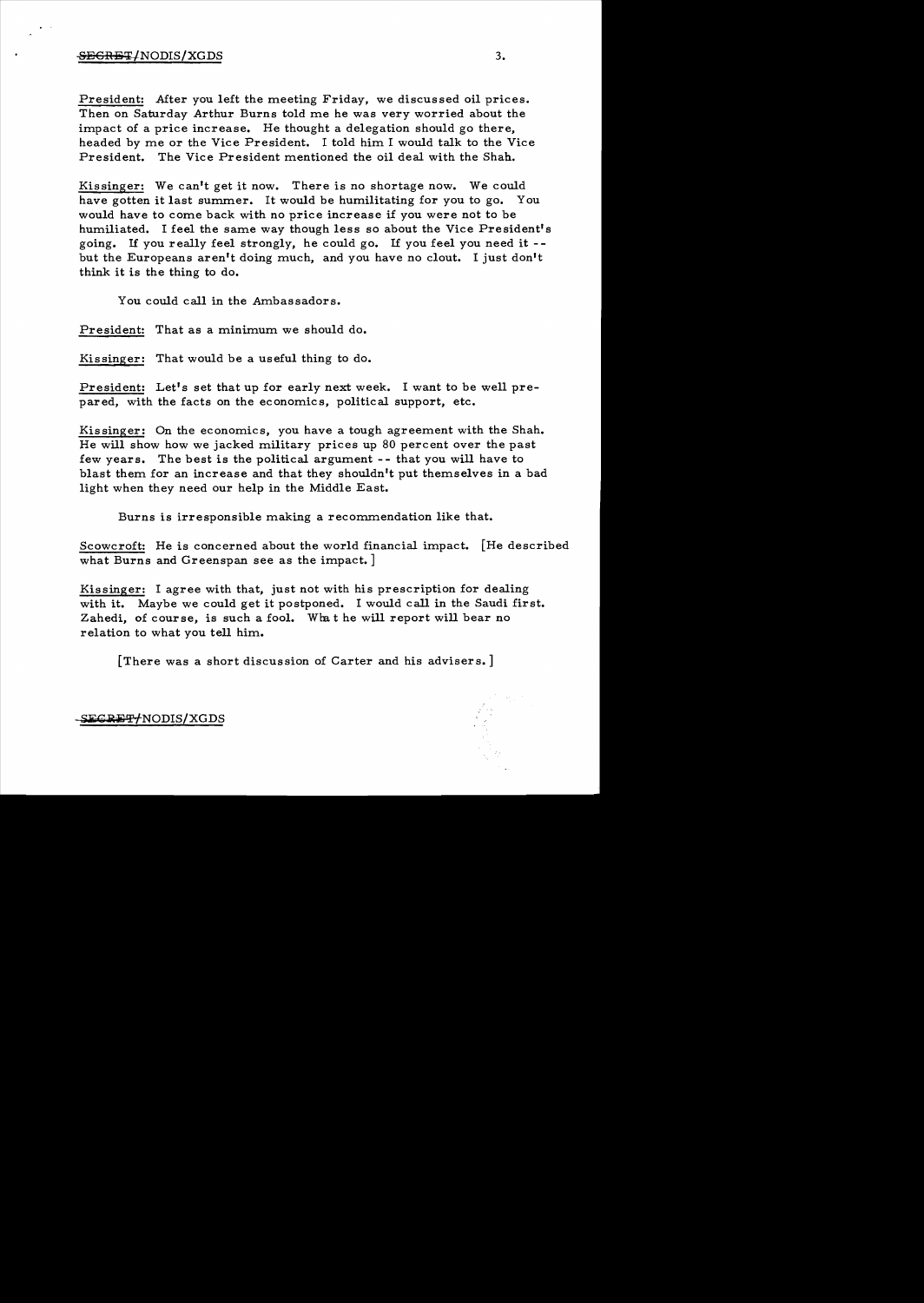## SEGRET/NODIS/XGDS 4.

Kissinger: I spoke with Dobrynin. He said to get SALT now he would have to insure that Carter was on board.

President: I think Carter would buy almost anything. But to negotiate with him, the Soviets, Defense, and Ikle at the same time.

Kissinger: That Ikle is vicious. [He described a story he gave the New York Times about Kissinger.

President: Brent knows what I would have done about Ikle had I been reelected.

[There was a discussion of the Washington Star article on NSSM 246.]

Kissinger: The Israelis want landing rights at Miami. I don't know whether you want to do that before you leave. You know Carter will do it. The Syrians and Jordanians want landing rights too. That is a good idea but I don't think you can do it without doing the Israeli thing.

President: Have you heard any rumors about who will be Secretary of State?

Kissinger: The latest is Muskie.

[There was a discussion of Carter's selection process. ]

If it were Muskie, there is the problem of Zbig. You can't have two Poles in the top jobs.

President: His views are on the record. He's not strong in foreign policy.

Kissinger: I don't know how you can have a President who knows nothing about foreign policy and a Secretary of State also.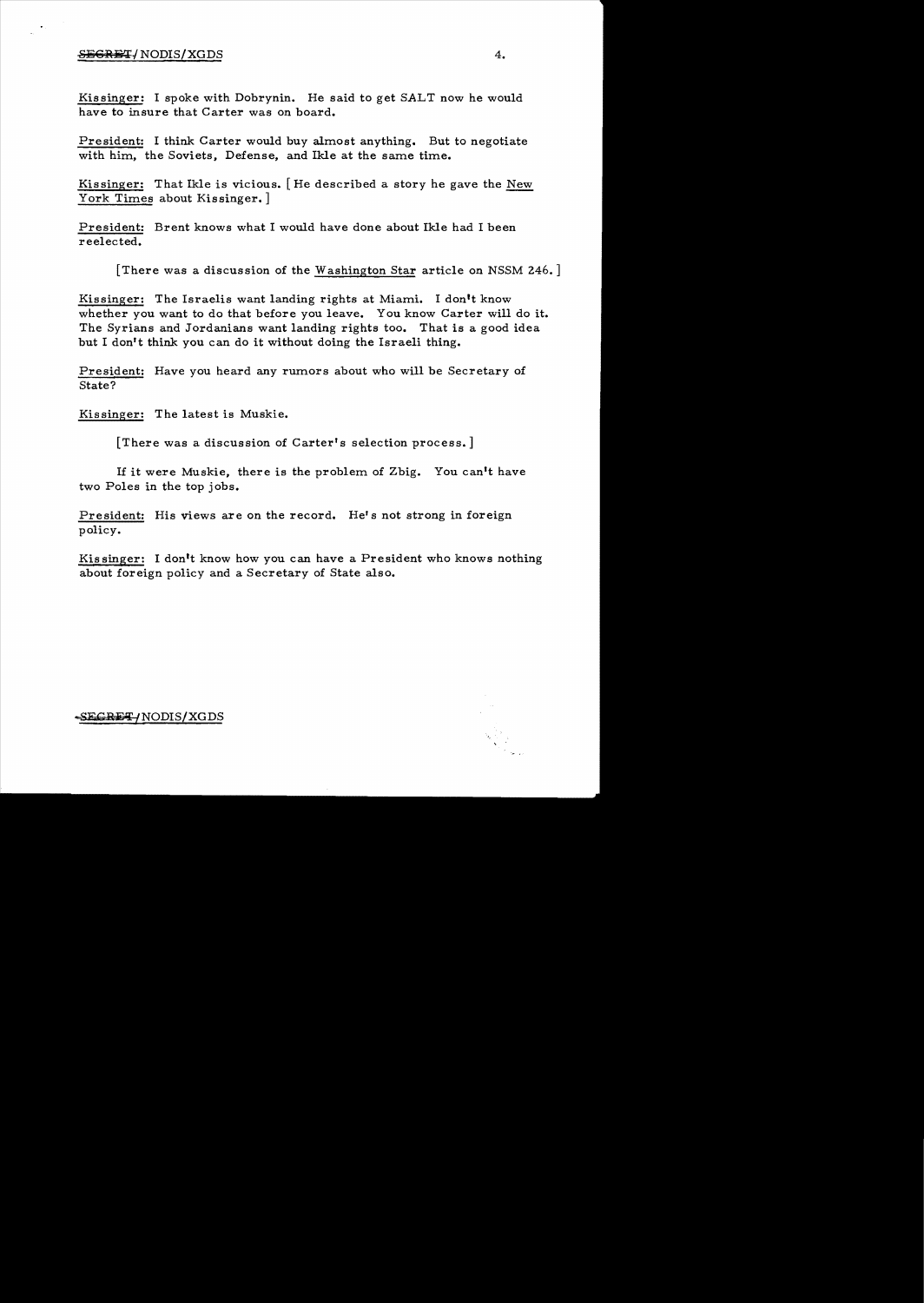23 Nov. 1976 سمياس  $\mathcal{V}/\mathcal{K}$ Unand Trues (?) Day often  $(97)$ P The noty may internated - I making what ontifico unito almajent, but to united to desires FP, so we father for almost on home, He would & chains a some shpects as he did un pour. Would to hear what puts are would solve - + topel ne could settle famme. Ital li it my doubtful.  $K$   $J_0$  did 2. P Ar was autousted in SALT R Kcononts to stack is or fa fruge. P Stathed out that & said it was ung disadventagement tout it would learn the K So dil d. He says une hune a technologie. P & God kin that vere rauprentir ports on at to. . . . . . . . K hot en ma, ton ve ahad Gel We in put low to true and patholine P. A.s. churt unwitwin Korea. K & told you has montained Schlestelling him about Knews offering in an island tal we could as de late him that was hoped P He monted to have about NSC operation. Oshelseent a Buttoch formand consis K Home was brand from thats.  $5$  hot yet. **DECLASSIFIED** 

E.O. 12058, SEC. 3.5 NSC MEMO, 11/20108, STATE DEPT, QUIDELINES, state levies of 13/13/04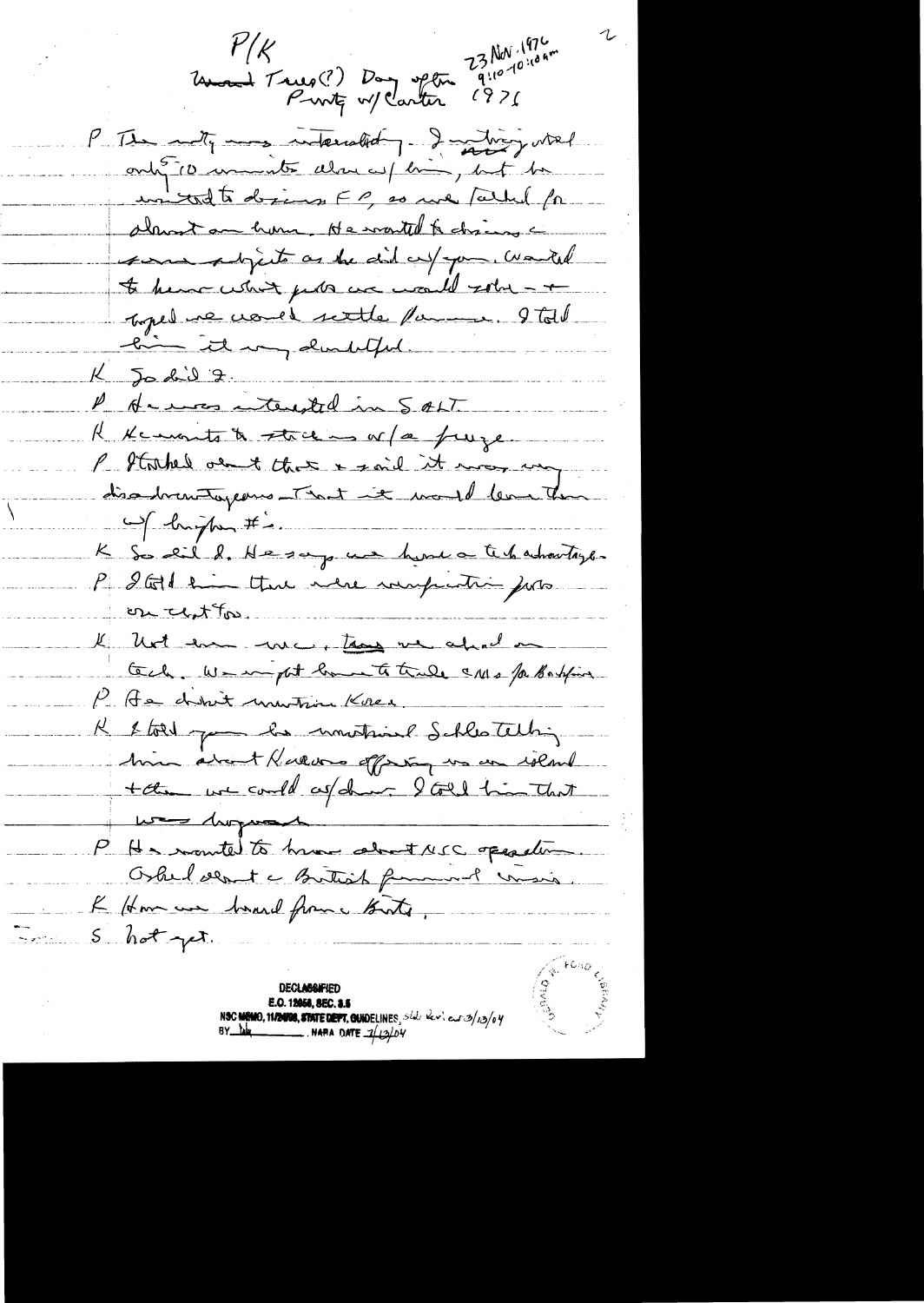(Damain fet blots u/Trus + Fel) 5 effect of to the studies myst, you should toute up Trus interne & moternander motion today. P On notges/ Em human Casterarho ure consistent un port de press The What is going in w/c CDU/CSU? K Thit willy changes a pol. complain in Kohl. It is a Recegare - like nine, 5 last chance. P what low it as  $x-F\Delta P^2$ K Comptents things. of more a CDU moves a bitter byt, it could take writes from the other below 5%. P Open jour dept - with Finder, we<br>descensel one prices There Set, Burns enjait fjring 1, That's deligation should Jottane haut by me or UP Stotel time ont chal of a Stark K was easist get it mont. There is no shortage nom. We could have last some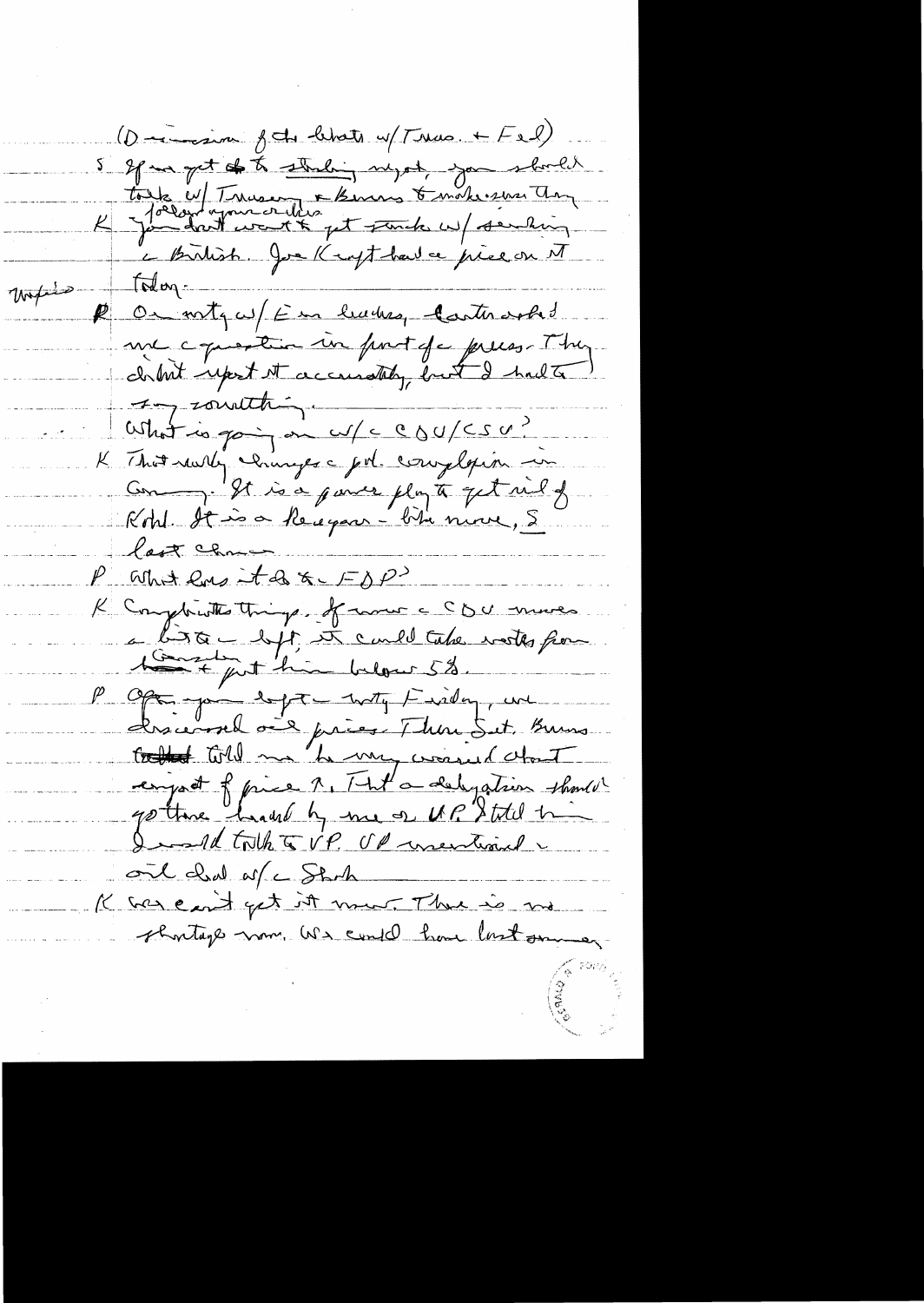It would be humatating for you to go Jammellhant une bahw/ 10 pm int & he humblated. Iful a same but les socket UP. If you willy fiel audit : let c Euros avent closing much, you han vo clarit 2 juint l'il think it is thing to do. Jan could calline Antonnailes. P. That are minimum we thould lo. K That would be a useful thing of do. P Let's set that up for each next with ≮. I want & he will preparel, cut environnes, potetriol surgeon, etc. K Onecur, you have to je april n/c flat de mil stre hui vi passel unil pries Sob era part par yours. 12 hostie a pol cargonaut. That you will homet blost than for an increase + that they shouldn't fet thousands in a bad light when they much am holy in  $C$   $M =$ Berns is time, motion a mon ble Chat SB Hais concerned about avoir poisonal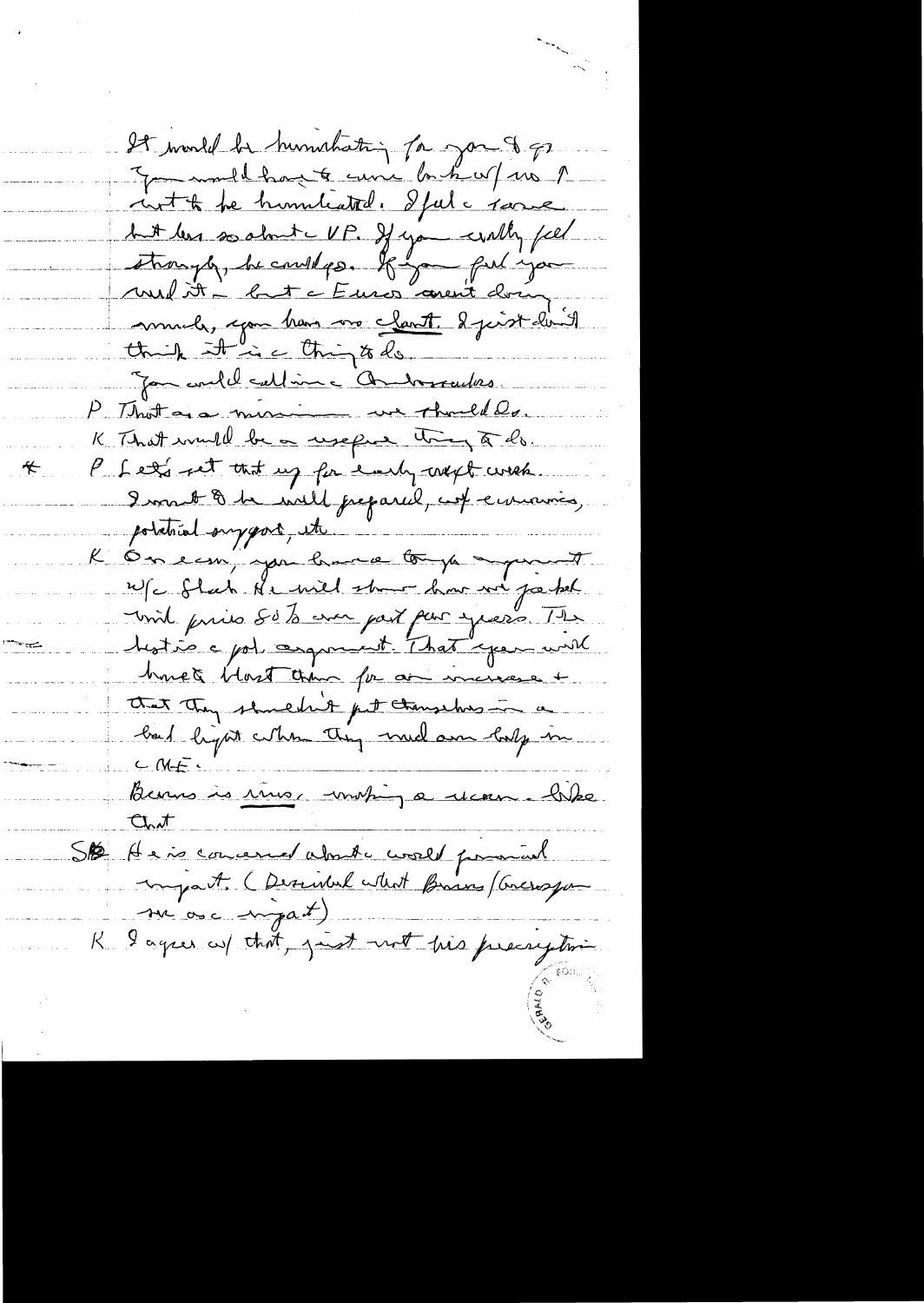for deating w/it. Maybe we could<br>get it patente d'une de allier à Sameti<br>1st Zobeli of course is sent a fort what (Stront 200 again of Carter + two deliveres) R & systems (Bobey, Ne south get Salt nous le mond hout insure that contravas on brand P Sttric Curtis would by about any drip. But to ungot we bin, com by, the K That the is incire (Divided a stay to  $\frac{9}{2}$ P Brant hums ont 2 mould have done ormit She had I been redected. (Descession of Week Star art on NSSM 246). K The I search's want lounding with at him, folait huns whether you wont to do that lapse comme Jan hum Carter crill de 71. The Syrian ) Jordanians crownt lunding nytte too. Modie pour idea, but I don't this you  $CMn$  du nt up dring =  $I$ , P Han y mindag numes about Su State? K The latest is brashiv. (Discursion que Carter sillation process) If it were trushie, there is put of 2 big, Court  $\frac{1}{\sqrt{2}}\sum_{i=1}^{n} \frac{1}{\sqrt{2}}\left(\frac{1}{\sqrt{2}}\right)^{2} \left(\frac{1}{\sqrt{2}}\right)^{2}$ have then Poles in try jobs. P this waves are one record hot strong in FP.